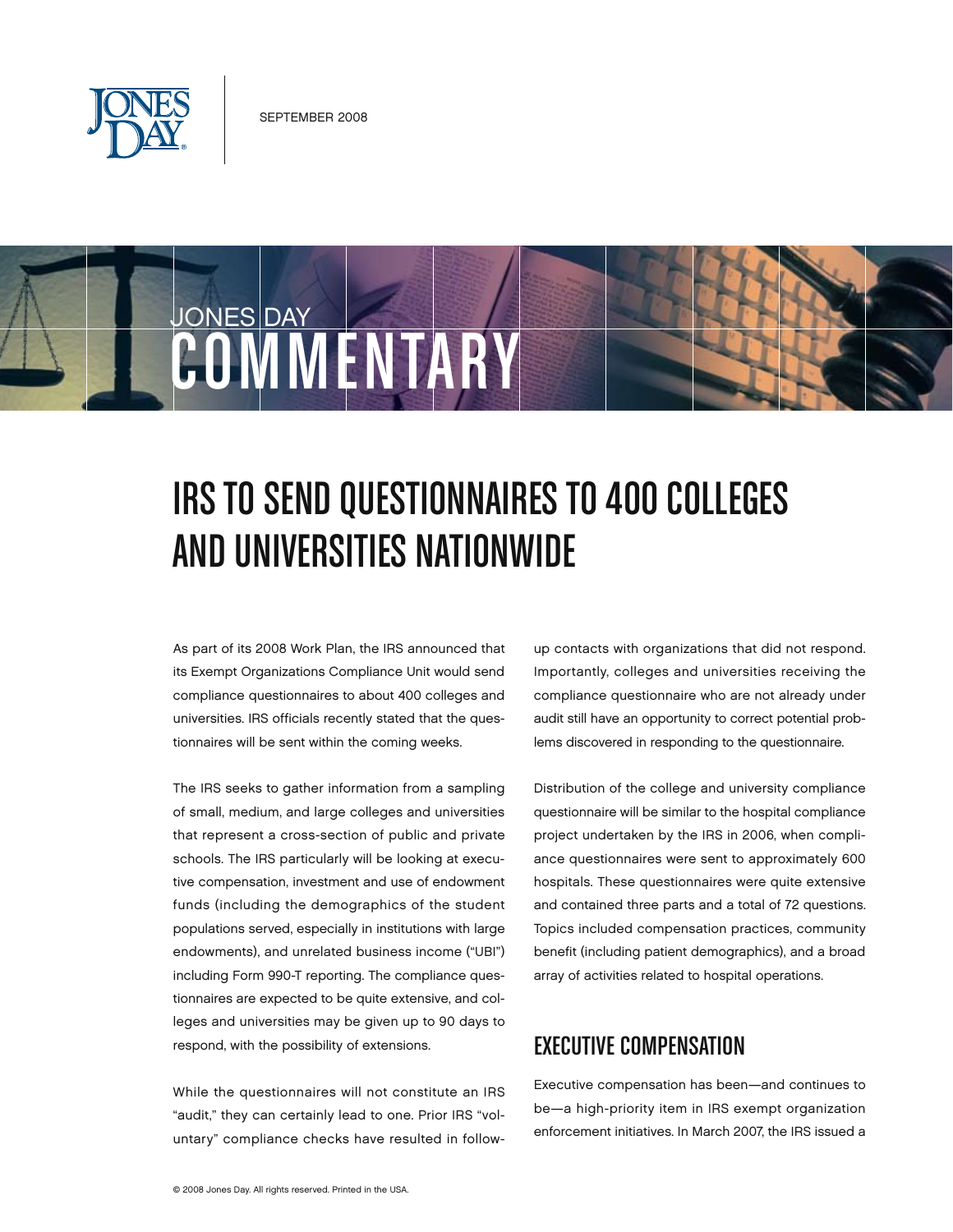report on an Executive Compensation Initiative it launched in 2004. The report reminded exempt organizations of the need to review their compensation policies, maintain an appropriate degree of board oversight, as well as ensure that compensation decisions are based on adequate market data on comparability and are thoroughly documented.

Executive compensation issues in the college and university arena have not escaped public scrutiny. A fairly recent example of such scrutiny involves the investigation by Senator Charles E. Grassley (former Chairman of the Senate Finance Committee) of the compensation and severance arrangements of former American University President Benjamin Ladner in 2005.

It is anticipated that the college and university compliance questionnaires will contain inquiries relating to compensation practices that mirror the inquiries hospitals faced as part of the hospital compliance project in 2006. Thus, the momentum that the IRS has built over the years in its scrutiny of executive compensation matters is expected to be carried through to the college and university compliance questionnaire.

As with the hospital compliance questionnaire, one challenge that colleges and universities are expected to face in responding to their questionnaire is making a determination of who is and is not a "disqualified person." While the term includes voting board members and certain officers, under the facts and circumstances approach of the applicable regulations, it is potentially much broader. This determination will be important if (as in the hospital compliance questionnaire) the IRS requires that compensation questions be answered as they pertain to employees in the institution who are disqualified persons.

If the college and university compliance questionnaire mirrors the hospital questionnaire, colleges and universities will be asked, among other things, to provide salary and other compensation information (including contributions to employee benefit plans and deferred compensation plans, and expense allowances from nonaccountable plans), to provide information regarding how compensation amounts were determined, to indicate what factors were included in comparability data used in establishing compensation, to indicate whether actual compensation was set within the range of comparability data, and to provide information regarding

business relationships between the institution and any of its disqualified persons.

### **ENDOWMENTS**

Senator Grassley is leading the charge on maximizing the use of endowment funds of colleges and universities and has explored the impact of legislation requiring a mandatory payment from such funds. Earlier this year, Senators Max Baucus and Chuck Grassley wrote to 136 colleges and universities with endowments of \$500 million or more asking a series of questions about endowment growth and spending on student aid. They asked each of the institutions a series of questions about their endowment funds, tuition costs, and financial aid in light of a study that showed explosive college endowment growth.

On September 8, 2008, Senator Grassley chaired a roundtable discussion entitled, "Maximizing the Use of Endowment Funds and Making Higher Education More Affordable." He reviewed the many tax benefits enjoyed by (or because of) the taxexempt status of colleges and universities—that the institutions do not pay taxes on their net operating income or on the investment income earned within their endowment funds; that the institutions are able to raise monies by issuing tax-exempt bonds and by soliciting tax-exempt contributions; and that students attending the institutions, and their families, are eligible for deductions and various tax credits against their income tax liabilities. He also noted the ability of such institutions to receive federal grants. He then went on to state, "Given the impressive investment returns of college endowment funds, even in years of economic downturn and as tuition has steadily increased, Congress would be remiss if it didn't question what benefits tax-exempt colleges and universities provide in return for all of the federal benefits they receive."

According to Senator Grassley, large endowments held by colleges and universities are comparable to private foundations the primary difference being that private foundations have a mandatory annual payout of 5 percent of investment assets, while colleges and universities have no such requirement. The public policy argument is essentially that charitable contributions to an endowment result in an immediate tax benefit to the donor but, absent a payout requirement, may not result in an immediate benefit to the public. According to a report by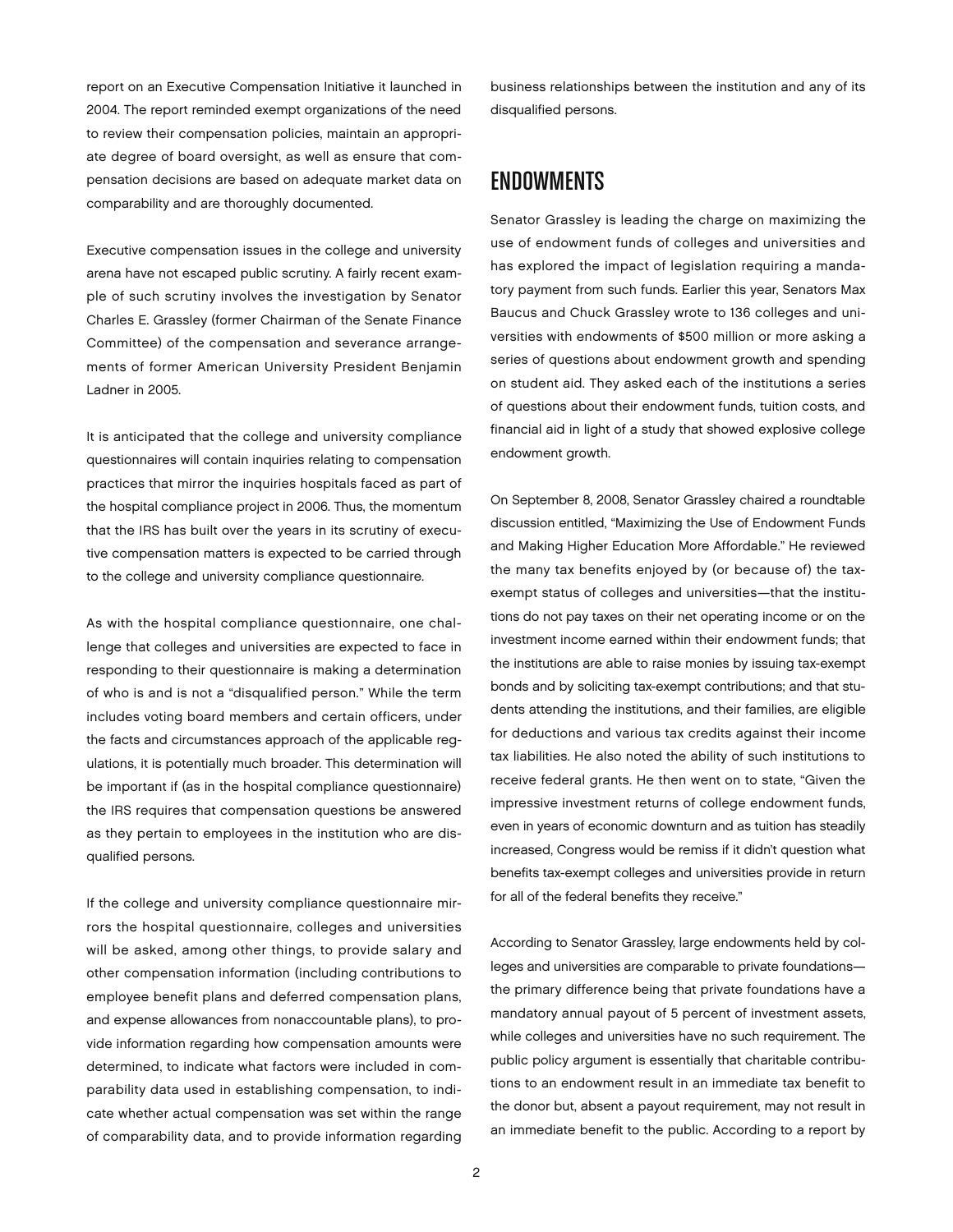the Joint Committee on Taxation (JCX-49-06), "At some point, accumulations of income by a public charity may become unreasonable and antithetical to the requirement that a public charity be operated exclusively for exempt purposes."

Thus, the college and university compliance questionnaire is expected to include numerous questions relating to the size, growth, oversight, operation, and use of institutional endowment funds. In addition, the questionnaire is expected to include questions requiring them to demonstrate the community benefits they provide in exchange for the tax benefits they enjoy. For example, colleges and universities may face questions relating to their tuition pricing, their financial aid policies, the outreach and assistance they provide to lowincome students, and how they recruit those students. Thus, garnering student demographic information is an anticipated objective of the compliance questionnaire. The overriding theme of the endowment-related questions will likely center around what current and future benefits colleges and universities provide to the community in return for the federal tax benefits they receive. Accordingly, the questionnaire also presents an opportunity to explain to the IRS (and Congress) the long-term challenges of higher education funding, the realities of a wide array of donor restrictions that limit the use of endowments, and the significant educational benefits provided by today's colleges and universities.

## Unrelated Business Income

The commercial activities of colleges and universities are subject to increasing scrutiny by the IRS. In assessing whether commercial activities generate UBI, the IRS considers the extent to which the activities are substantially related to exempt purposes (and thus not subject to the tax on UBI), and whether the activities are of a magnitude so as to jeopardize exempt status. There are numerous areas today in which the issue of commerciality arises in the college and university setting—including, among others, technology transfers and corporate sponsorship payments. All of these areas hold potential risks for UBI.

Technology Transfers. The commercialization of technology developed through university research was encouraged by the passage of the Bayh-Dole Patent and Trademark Act of 1980. Technology transfer arrangements may take various formsfrom the licensing of university-developed research to third parties in exchange for royalties, to the creation of section 509(a)(3) supporting organizations or for-profit subsidiaries to engage in licensing and other commercialization activities on behalf of the institution. In the context of ascertaining the extent of UBI, the IRS may be interested in whether any commercialization activities are consistent with the institution's tax-exempt educational or scientific purposes, whether the activities constitute scientific research carried on in the public interest, or whether the activities are excepted from treatment as UBI under some other provision of the Tax Code.

Corporate Sponsorship Payments. One common example of a corporate sponsorship payment in the college and university setting is when a corporation pays a university to become an official sponsor of the university's football program, and the university in turn displays the corporation's name and logo on the university's football stadium where it can be seen by attendees and television viewers. Corporate sponsorship payments are generally exempt from the tax on UBI under a special rule, as long as certain requirements are met. Generally, the payments must meet the requirements of a "qualified sponsorship payment" for which the donor receives no substantial return benefit other than the use or acknowledgment of the donor's name or logo as part of a sponsored event. Because corporate sponsorship payments in the college and university setting can be quite substantial, this may be a topic of interest to the IRS in the compliance questionnaire.

Other Activities. Other commercial activities of colleges and universities of particular interest to the IRS may include publishing activities, affinity credit card arrangements and mailing list rentals, golf courses, and travel tours. Thus, it would not be surprising for the IRS to include questions about any of these types of potentially commercial activities on the compliance questionnaire.

Reporting on Form 990-T*.* In his testimony before the House Ways and Means Committee on the Oversight of Tax-Exempt Organizations in July 2007, Steven T. Miller, Commissioner, Tax Exempt and Government Entities Division of the IRS, discussed IRS concerns relating to UBI and reporting losses on Form 990-T. He stated, "According to recent data, approximately 50 percent of Form 990-T filers report zero income or a loss in the conduct of their unrelated business activities.